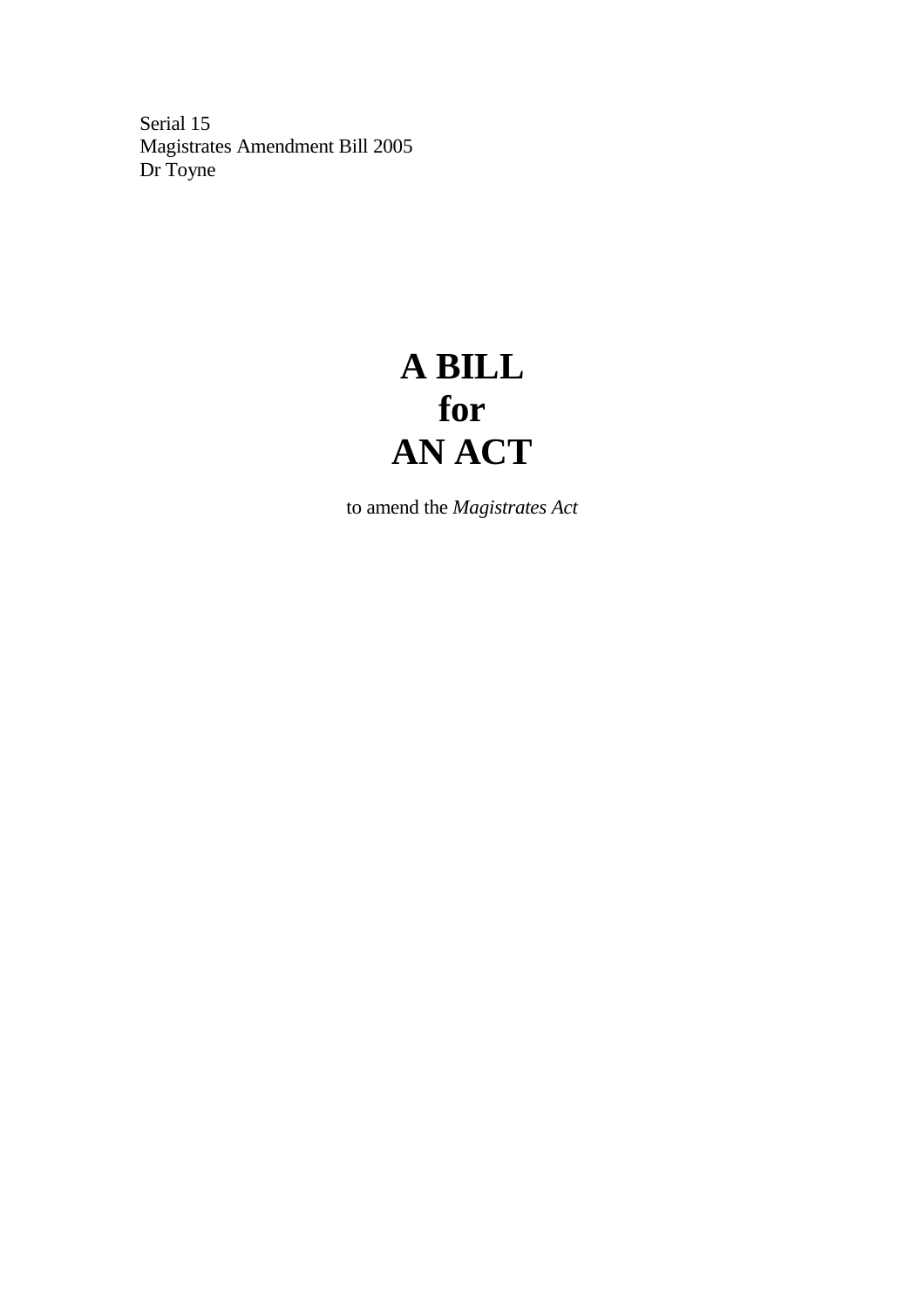#### NORTHERN TERRITORY OF AUSTRALIA

#### MAGISTRATES AMENDMENT ACT 2005

Act No. [ ] of 2005 \_\_\_\_\_\_\_\_\_\_\_\_\_\_\_\_\_\_\_\_

\_\_\_\_\_\_\_\_\_\_\_\_\_\_\_\_\_\_\_\_

#### TABLE OF PROVISIONS

#### Section

- 1. Short title
- 2. Commencement
- 3. Principal Act amended
- 4. Amendment of section 3 (Definitions)
- 5. Amendment of section 4 (Chief Magistrate, Deputy Chief Magistrate and Stipendiary Magistrate)
- 6. Amendment of section 5 (Eligibility for appointment)
- 7. Amendment of section 9 (Acting Magistrates)
- 8. Amendment of section 9A (Relieving Magistrate)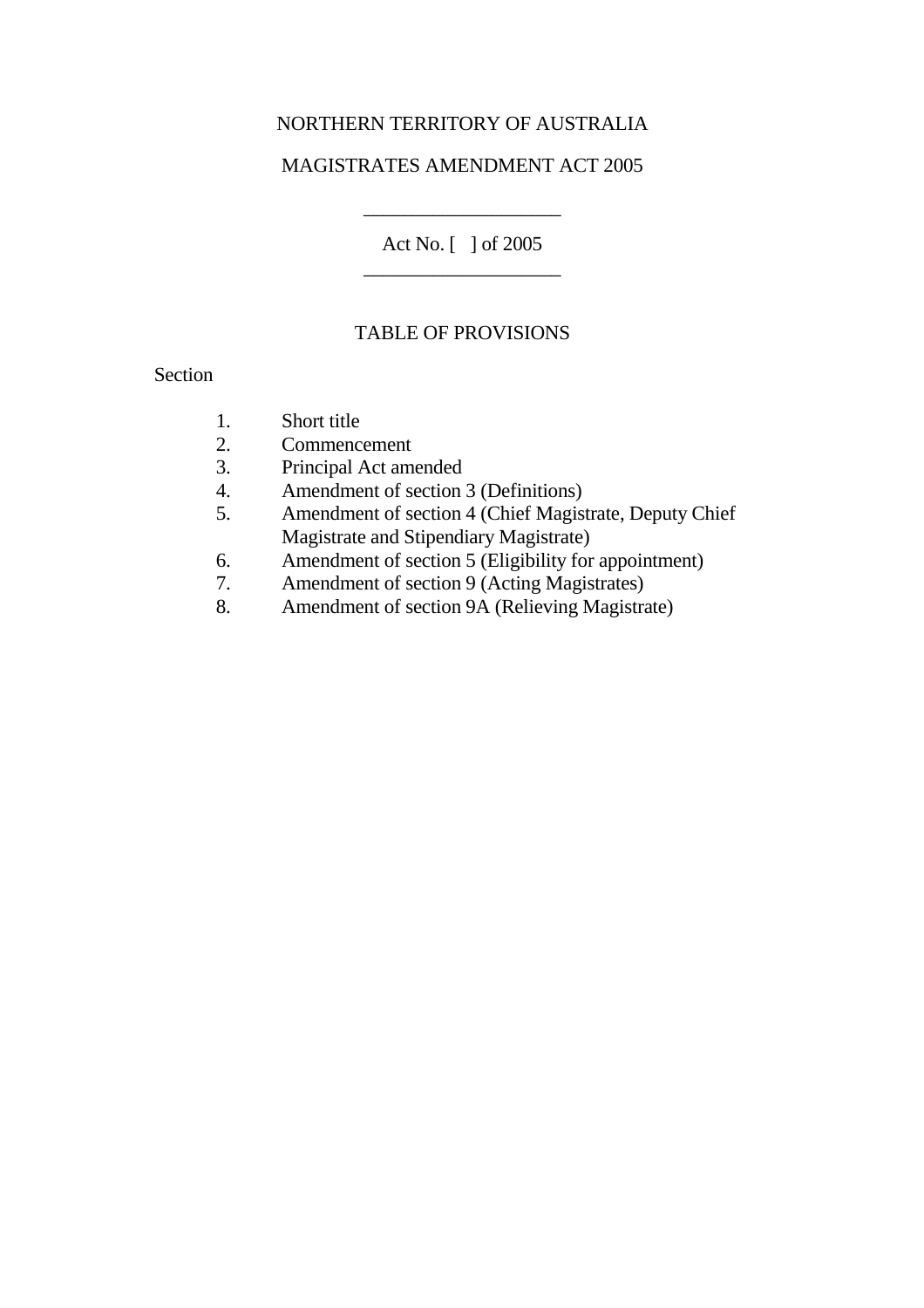

Act No. [ ] of 2005 \_\_\_\_\_\_\_\_\_\_\_\_\_\_\_\_\_\_\_\_

# **AN ACT**

to amend the *Magistrates Act*

[*Assented to [ ] 2005*] [*Second reading [ ] 2005*]

## **The Legislative Assembly of the Northern Territory enacts as follows:**

**1. Short title** 

This Act may be cited as the *Magistrates Amendment Act 2005*.

#### **2. Commencement**

 This Act comes into operation on the date fixed by the Administrator by notice in the *Gazette*.

**3. Principal Act amended** 

This Act amends the *Magistrates Act*.

## **4. Amendment of section 3 (Definitions)**

Section 3 –

*insert (in alphabetical order)* 

 "eligible person" means a person eligible under section 5 for appointment as a Magistrate;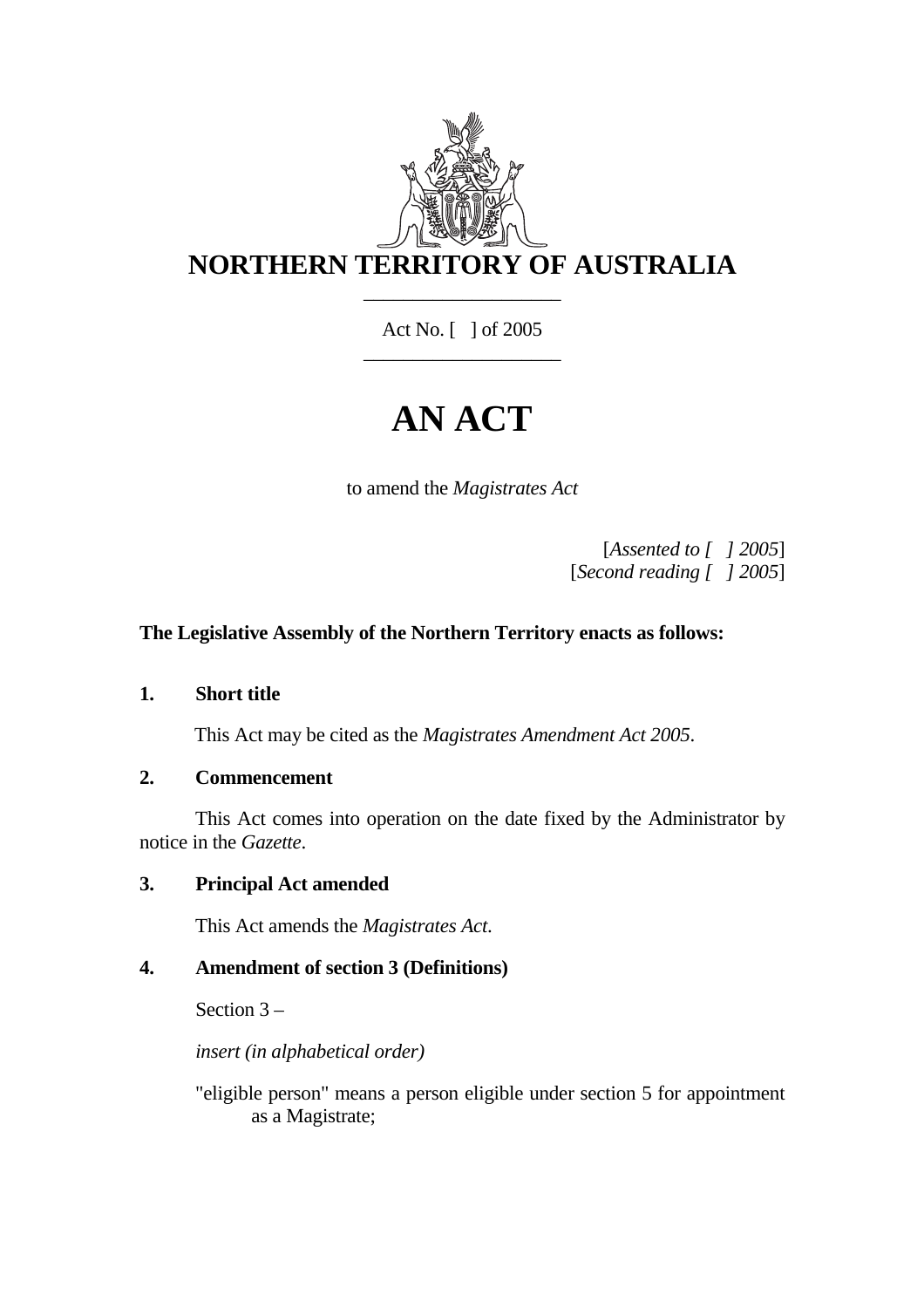### **5. Amendment of section 4 (Chief Magistrate, Deputy Chief Magistrate and Stipendiary Magistrate)**

Section  $4(3)$  –

*omit, substitute* 

 (3) The Administrator may appoint an eligible person to hold an office referred to in subsection (1).

## **6. Amendment of section 5 (Eligibility for appointment)**

Section 5 –

*omit* 

A person is not eligible for appointment under section 4(3) unless –

*substitute* 

A person is eligible for appointment as a Magistrate if –

## **7. Amendment of section 9 (Acting Magistrates)**

(1) Section  $9(2)$  –

*omit* 

a person who is eligible for appointment under section 4(3)

*substitute*

an eligible person

(2) After section  $9(2)$  –

*insert* 

 (2A) However, a person who has attained the age of 70 years must not be appointed to act as a Stipendiary Magistrate.

(3) After section  $9(3)$  –

#### *insert*

 (3A) In addition, a person who has attained the age of 70 years must not continue to act as a Stipendiary Magistrate.